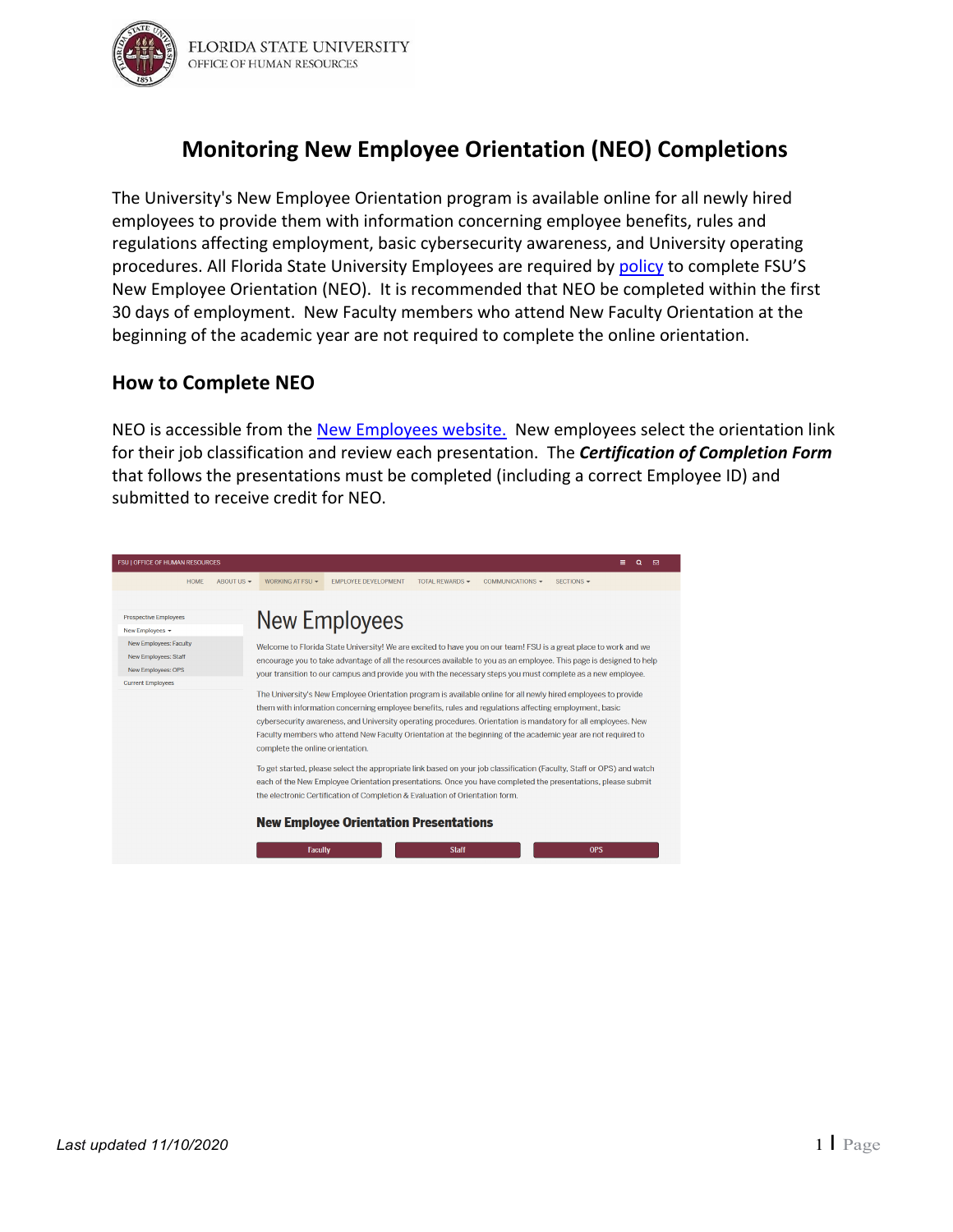

## **Monitoring NEO Completions**

Department Representatives can monitor employee NEO completions using the following HR OMNI queries.

- **FSU\_HR\_TRN\_COMP\_CRS\_NEO\_OPSFLG** -This query returns employees classified as OPS who have and have not completed NEO.
- **FSU HR TRN COMP CRS NEO SALFLG** This query returns employees classified as faculty and staff who have and have not completed NEO.

### **Access and Run Query**

- Login to **myFSU**
- Click the **HR Module Link** under myFSU links
- Click the dropdown menu and select either:
	- o **Manager Self Service > Reporting Tools > Query Viewer**
	- **or**
	- o **Department Administration > Queries and Reports > Query Viewer**
- Search for one of the query names identified above
- Enter the beginning and end hire date parameters for your search
- Enter your department number to return active\* employees in your department hired between the stated date parameters

|                                            | FSU_HR_TRN_COMP_CRS_NEO_SALFLG - All ees with NEO complete fig |                  |                   |                |                 |           |  |  |                          |       |                      |       |          |       |          |                       |
|--------------------------------------------|----------------------------------------------------------------|------------------|-------------------|----------------|-----------------|-----------|--|--|--------------------------|-------|----------------------|-------|----------|-------|----------|-----------------------|
| Begin Hire Date                            |                                                                |                  |                   |                |                 |           |  |  |                          |       |                      |       |          |       |          |                       |
| End Hire Date                              |                                                                |                  |                   |                |                 |           |  |  |                          |       |                      |       |          |       |          |                       |
| Enter 6 digit DeptID, 3+% or %             |                                                                |                  |                   |                |                 |           |  |  |                          |       |                      |       |          |       |          |                       |
| <b>View Results</b>                        |                                                                |                  |                   |                |                 |           |  |  |                          |       |                      |       |          |       |          |                       |
| Emplid<br><b>Empl Record</b><br><b>Row</b> | Name                                                           | <b>Last Name</b> | <b>First Name</b> | Sal Admin Plan | <b>Job Code</b> | Job Title |  |  | Dept Dept Hire/Rehire Dt | Email | <b>Dept Rep Name</b> | Email | Sup Name | Email | Complete | <b>Division Descr</b> |

• Remind the employees who have "No" in the Completed column of the returned data to review the NEO presentations for their job classification (Faculty, Staff or OPS) and submit their Certification of Completion with their correct Employee ID to record their completion.

#### **Important notes**

\*All employees with an active job data code will be returned. This includes OPS employees with active job data, but with no funding. If you have OPS employees who's funding has ended and you do not plan to reappoint, you may complete the ePAF process to terminate the appointment.